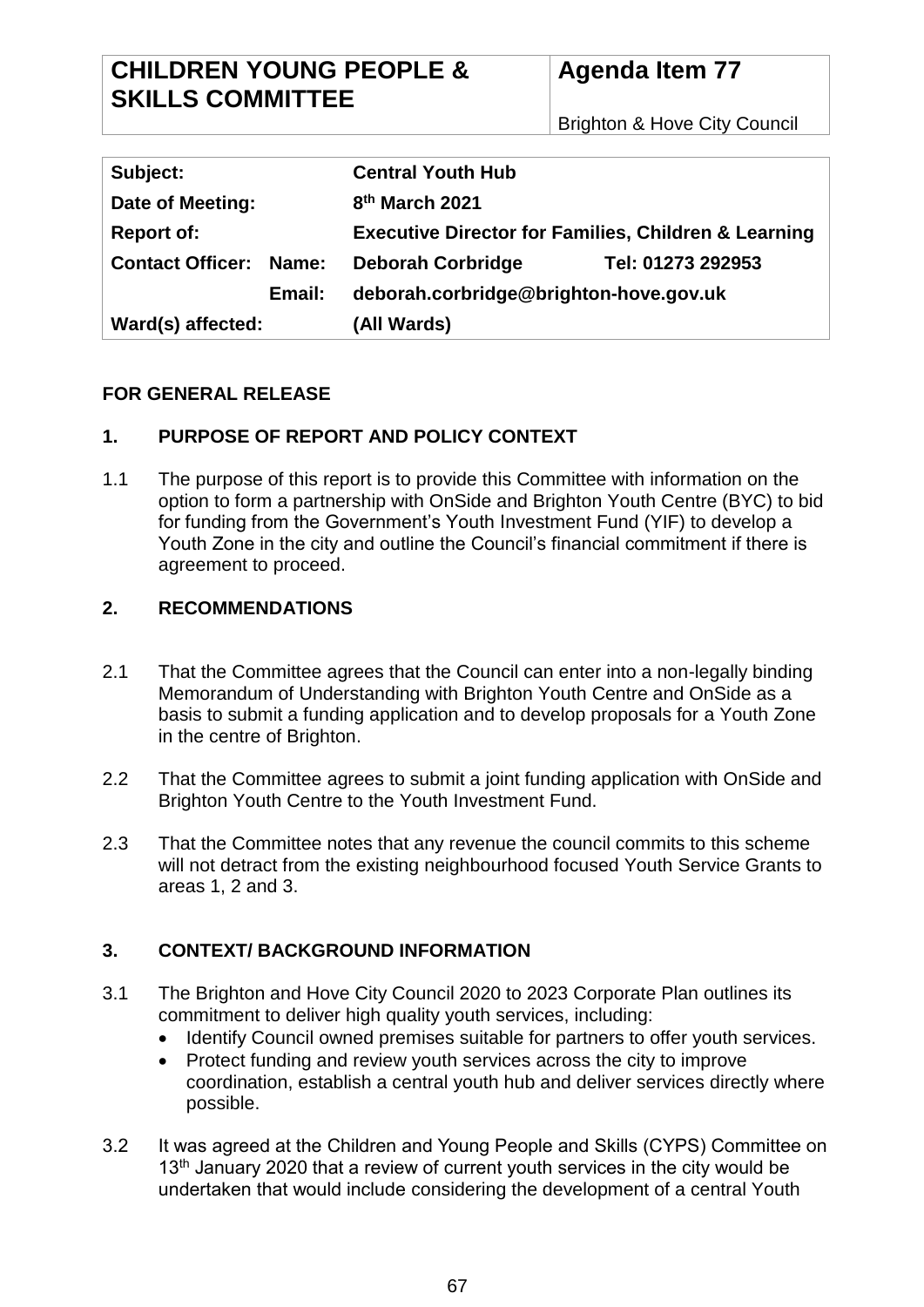Hub in the city, working in partnership with OnSide and BYC to develop their site as a Youth Zone.

- 3.3 The Youth Review Report was presented at the CYPS Committee on 14<sup>th</sup> September 2020 where it was agreed that Brighton BYC is recognised as one of the key youth providers in the city and for the Council to decide how to support with its refurbishment or rebuild, exploring all options.
- 3.4 In September 2019 the Government announced a £500m Youth Investment Fund to help build new youth centres and refurbish existing centres; as well to support the provision and coordination of high-quality youth provision. On 14<sup>th</sup> February, in a webinar hosted by the National Youth Agency, the Minister for Civil Society (Baroness Barran) stated that the £500m YIF has been delayed; however, £30m capital funding from the YIF will be released in 2021-22.
- 3.5 The Youth Cross Party Working Group have been presented with various options and met with BYC's CEO and Trustees. The preferred option is to form a partnership with OnSide and BYC to bid for funding from the YIF and secure the capital and revenue costs.
- 3.6 OnSide is a charity that aims to build a network of  $21<sup>st</sup>$  century Youth Centres (Youth Zones) giving young people quality, safe, accessible and affordable places to go in their leisure time (see appendix i for more detail). They started in the North West, with the first Youth Zone built in 2008 and have expanded to projects in the South East with three Youth Zones that opened in London in 2019. OnSide secure charitable donations which match local authority capital and revenue investment
- 3.7 The Council has been approached by OnSide and BYC in partnership to support the development of a Brighton and Hove Youth Zone in the centre of the city. Other OnSide projects have generally started with Council identifying a vacant site, which it owns, in a central location. The vacant site would then form part of the capital investment offer from the local authority.
- 3.8 For Brighton and Hove this model is incompatible as there is no centrally located vacant site which the authority owns or that would become available in the next 12-18 months. BYC owns the site that it is based on. The location is suitable for this project and is close to central bus routes that open up to the rest of the city. The BYC board members are supportive of a proposal to develop a partnership with OnSide and the Council to develop a Youth Zone on this site.
- 3.9 The council own three youth buildings; 67 Centre in Moulsecoomb, Coldean Centre and Portslade Village Centre; all currently used by commissioned youth services. There are no council owned buildings in the centre of the city that would be suitable for offering traditional youth services.
- 3.10 BYC attracts large numbers of young people (1189 individual young people were recorded as visiting the centre in 2019/20); it is popular and highly valued and young people travel across the city to attend but it is run down and in urgent need of investment. As well as improving the condition of the building there is a need to make it accessible. BYC also want to create better facilities and 7 day a week opening with a full programme. The review findings included a consensus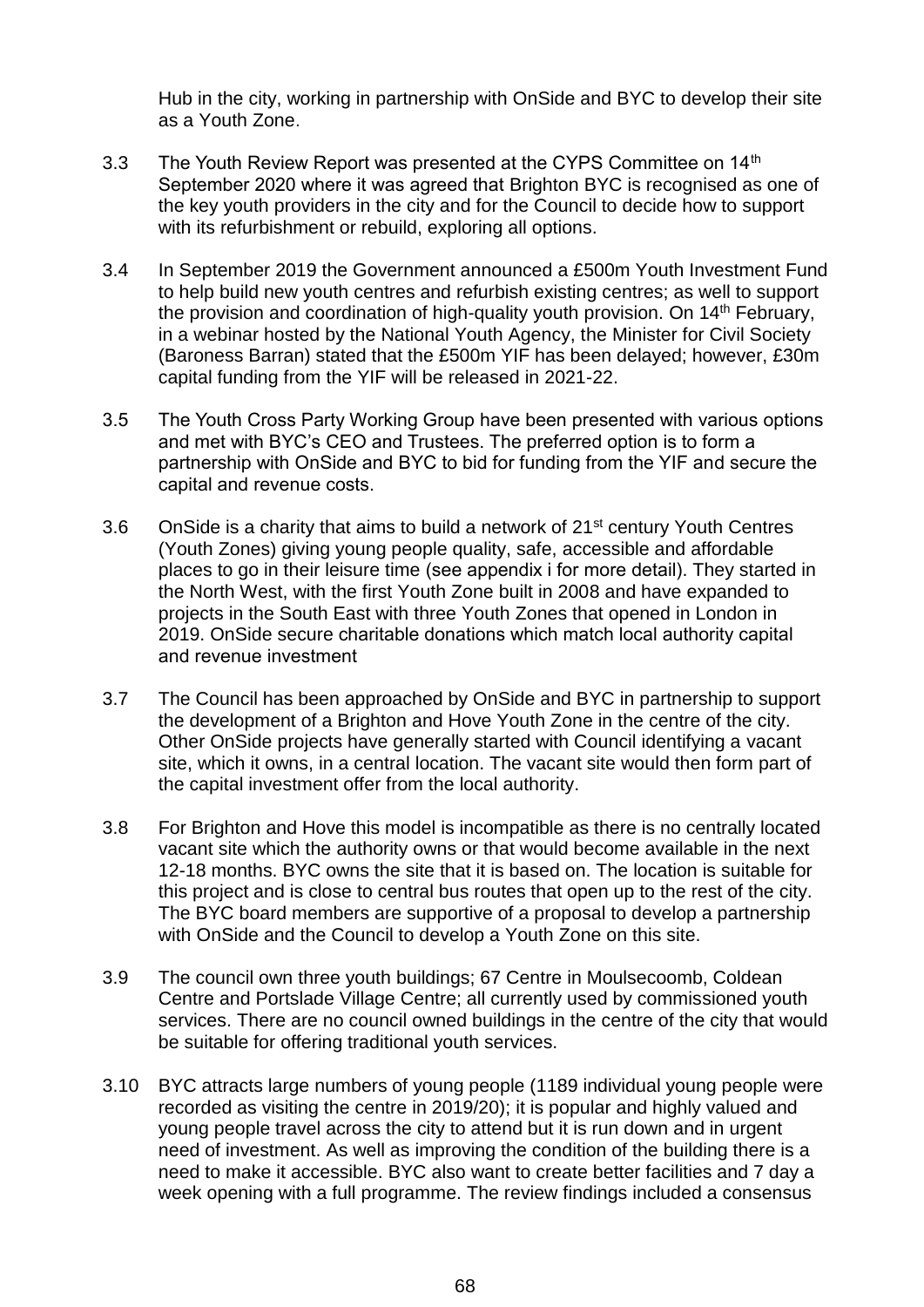that funding needs to be found for this, however this should not be at the expense of neighbourhood provision.

- 3.11 As set out in the legal implications, the legal and procurement implications of these proposals need further consideration, but the following paragraphs set out a possible legal structure for the project. There will be further reports to this committee and to Policy & Resources Committee, seeking approval to progress the project, if the funding bid is successful. The recommendations in this report are to approve the next steps of agreeing a non-legally binding Memorandum of Understanding and to submitting a funding bid. The committee is not asked to make any commitment to proceed with the project at this stage.
- 3.12 The total cost of the capital required to build a Youth Zone is £8.4 million and the revenue £1.3 million per annum. This has significant funding implications for the Council, with an expectation that the Council contribution would be £4.8m capital; with funding from the Youth Investment Fund, this could reduce to £2.7 million and annual revenue of £200k for three years.
- 3.13 The Council's annual contribution to the total £1.3 million revenue required per annum would be £200,000. OnSide would commit to securing £1 million per annum towards the revenue costs for the first 3 years and the additional £100k would be generated from membership and entrance cost. After the 3 years BYC Youth Zone charity would be responsible for securing the £1 million pounds (by retaining private donors/funding from the local business community or recruiting new ones) and the Council would not be committed to continue contributing £200k.
- 3.14 BYC has indicated that subject to agreeing a partnership with OnSide and match funding from the Council there would be an option of selling the Council the land and building, for a nominal amount, to protect the Council's investment. The Council would then lease the site, again at a nominal cost, to a new charity established to run the Youth Zone.
- 3.15 Onside has been successful in securing the required capital and revenue funding for the 13 Youth Zones already developed and operating in the country, attracting large numbers of young people to their centres and evidencing overwhelmingly positive support that the OnSide model works; and their members are happier, healthier and more involved in their local communities (see appendix ii)

### **4 ANALYSIS & CONSIDERATION OF ANY ALTERNATIVE OPTIONS**

- 4.1 The Council has an opportunity to work in partnership with OnSide and BYC to develop a state-of-the-art youth centre (Youth Zone) in the city that would attract 3 to 4 thousand young people (based on attendance from other Youth Zones).
- 4.2 Other options considered included:
	- $\triangleright$  A housing development on BYC's site with substantial youth space; however, BYC had previously explored this option and deemed this neither financially viable nor compatible with the 7 day a week youth services that would be on offer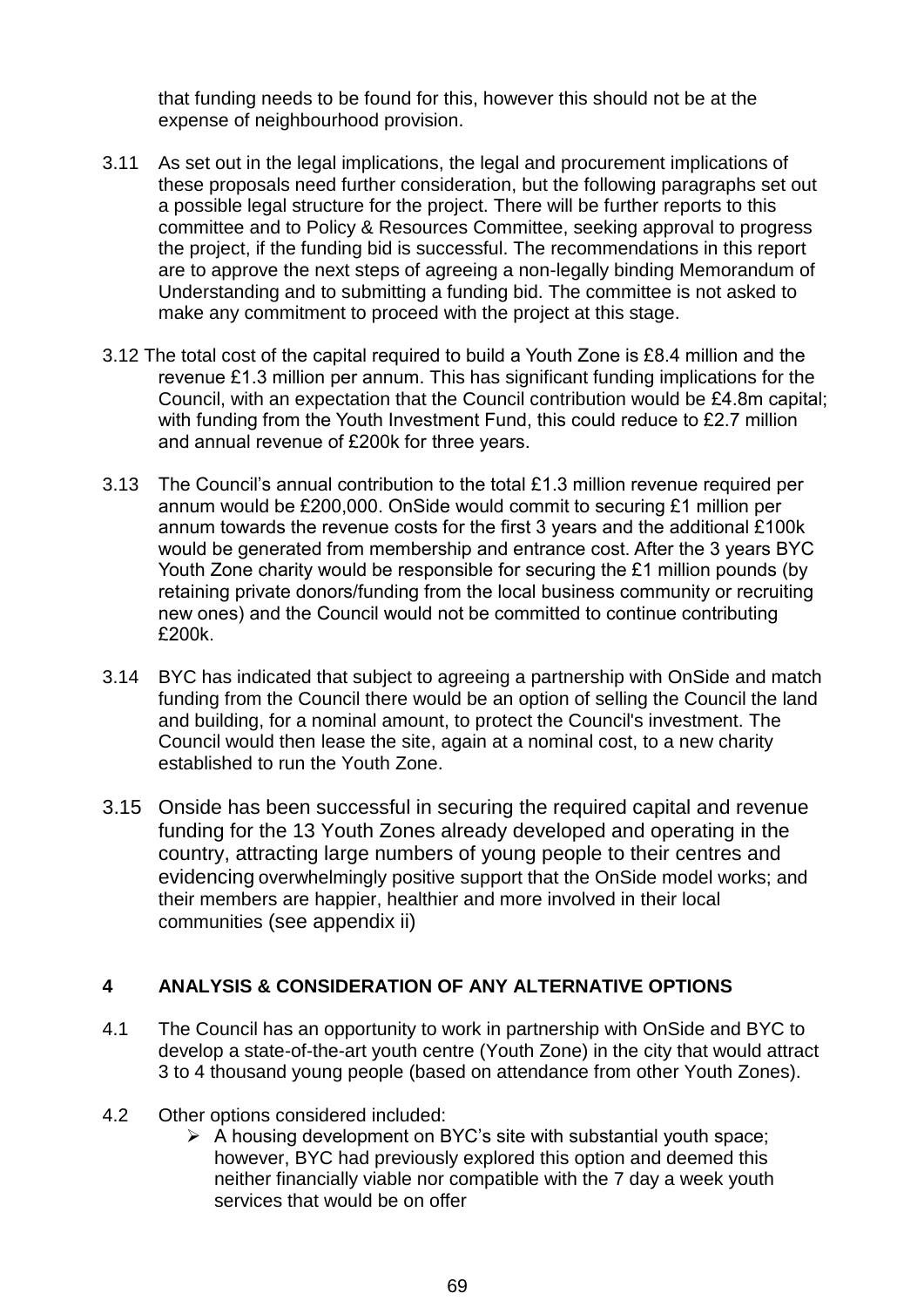- $\triangleright$  BYC applying for funding from the Youth Investment Fund without forming a partnership; if this meets the funding criteria (this would not be BYC's preference)
- $\triangleright$  The Council to support a £2 million fundraising campaign to refurbish BYC
- 4.3 Brighton Youth Centre offers the ideal city centre location on which to build a Youth Zone; the recent Youth Review noted that young people are travelling into the city centre to attend BYC and others would be willing to if the activities or services available met their needs.
- 4.4 Working in partnership with OnSide and BYC to bid for funding from the Youth Investment Fund would maximise the investment opportunity in this project.

# **5 COMMUNITY ENGAGEMENT & CONSULTATION**

5.1 As part of the recent Youth Review consultation events, young people and stakeholders focus groups were held where there was agreement that BYC attracts large numbers of young people who travel across the city to attend but it was run down and in urgent need of investment and funding for this should be to be found, as long as it wasn't at the expense of neighbourhood provision.

### **6. CONCLUSION**

6.1 In a challenging financial climate securing the capital investment of £4.8 (without securing funding from the Youth Investment Fund) or £2.7 million (with a successful bid), in addition to identifying a £200k per annum revenue costs will be difficult. However, the creation of a Brighton Youth Zone would significantly improve the youth offer to young people living in the city and would bring in an additional capital investment of £5.7 million capital (with a successful bid) and further £3 million revenue over 3 years.

### **7. FINANCIAL & OTHER IMPLICATIONS**

### Financial Implications:

- 7.1 The financial plan provided by OnSide requires £8.400m capital investment and ongoing revenue funding of £1.300m per year. Detailed costings and service plans will need to be developed to verify the final financial commitment required.
- 7.2 The 2021/22 budget proposals currently include £0.150m to cover match funding for both the capital financing and operational running costs. The budget proposals assumed £0.074m funding for financing the borrowing required to raise £2.100m capital (repaid over 50 years) based on an early estimate. However, the more detailed financial plan and estimates now available indicate that the match funding capital investment requirement will be £2.700m. This will require the capital financing element to be increased from £0.074m to £0.095m. This leaves £0.055m per annum to fund the match funding for operational running costs.
- 7.3 With regard to operational running costs, the project will require £0.600m revenue funding over the initial 3 years of the project. Assuming the full service will commence in 2023/24, a cumulative budget of £0.165m would therefore be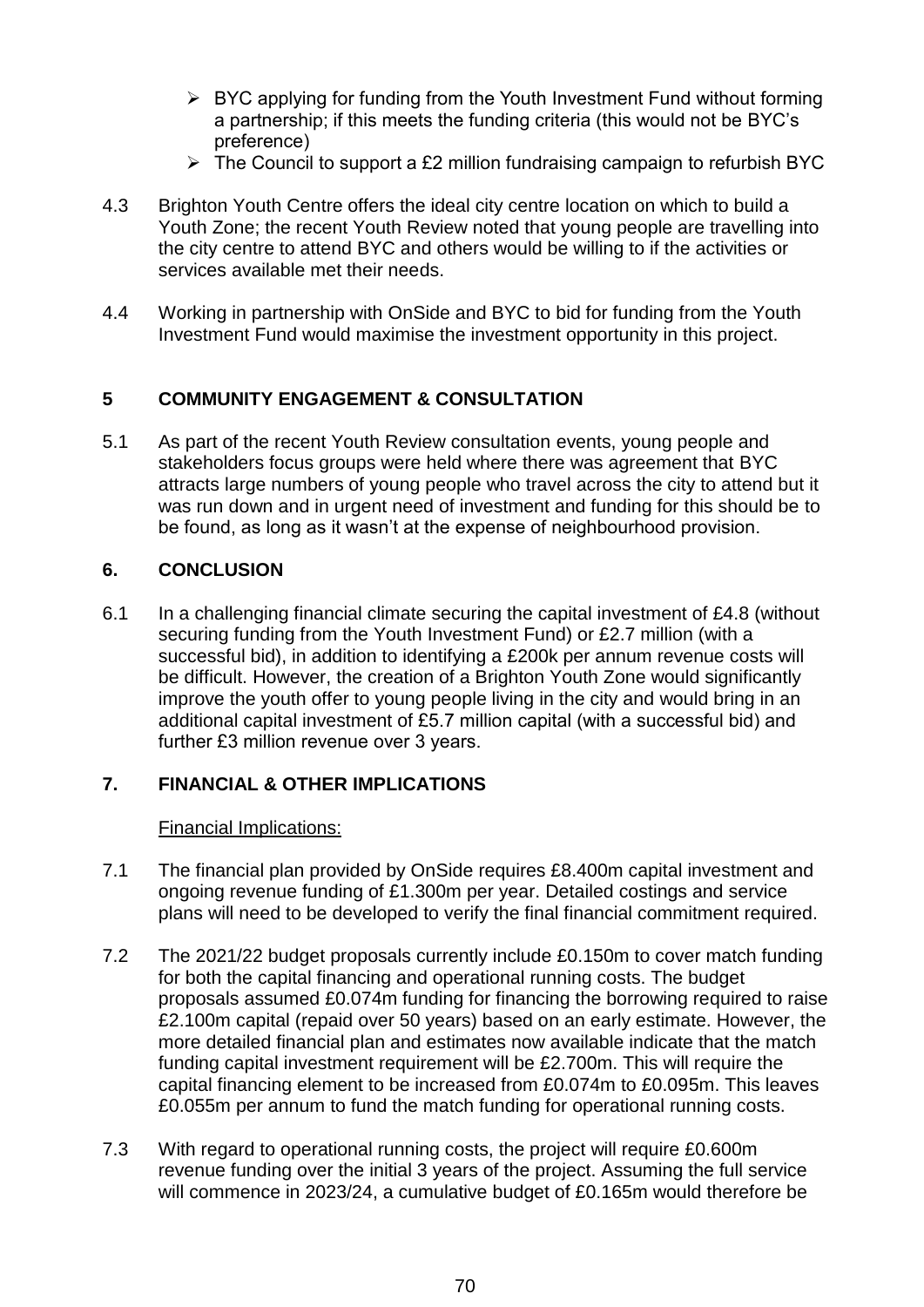available in the first year. The remaining £0.325m shortfall over the 3 years can be borrowed from reserves and paid back over a period of 6 years utilising the annual budget of £0.055m. However, it is recommended that if the council's financial position is better than projected at the end of the current financial year, consideration should be given by Policy & Resources Committee to setting aside one-off resources to increase the funding available to meet this match funding commitment as far as possible.

7.4 The funding model is reliant on significant contributions of £1m per annum being raised from local sponsorship and donations. Any shortfall in this funding would be subject to remedial action and discussions with OnSide to secure alternative sources of funding and/or mitigate the costs of the project as far as practicable.

*Finance Officer Consulted: David Ellis Date: 22/2/21*

#### Legal Implications:

- 7.5 The legal structure of the project needs further detailed consideration. In particular, the provision of funding which is contingent on works being carried out is likely to be a works contract which is caught by the Public Contracts Regulations 2015 (PCR). The threshold for works is currently £4,733,252 so if the Council's contribution exceeds this figure, then it will not be permissible to directly award the contract to Onside, BYC or a new charity formed by them. The Council will therefore need to carefully consider alternative options if this project progresses and the Council's contribution will exceed that figure. Similarly, if the Council provides revenue costs contingent on youth services being provided on the site, there is a risk that it is a services contract which will be caught by the PCR.
- 7.6 The Council's legal team will also review the Memorandum of Understanding and ensure that it is not legally binding as Policy & Resources Committee will need to approve any legally binding agreements which have budgetary implications.

*Lawyer Consulted: Alice Rowland Date: 23/2/21*

#### Equalities Implications:

- 7.7 Each Youth Zone provides local young people, including those with a disability, affordable access to high-quality sports, arts and leisure facilities and activities, seven days a week, 52 weeks a year.
- 7.8 This universal offer is complemented by crucial, targeted services that support employability, wellbeing and health, helping those young people who need additional support.
- 7.9 Data collected across the network of Youth Zones shows that 1 in 10 young members have a disability or additional needs.